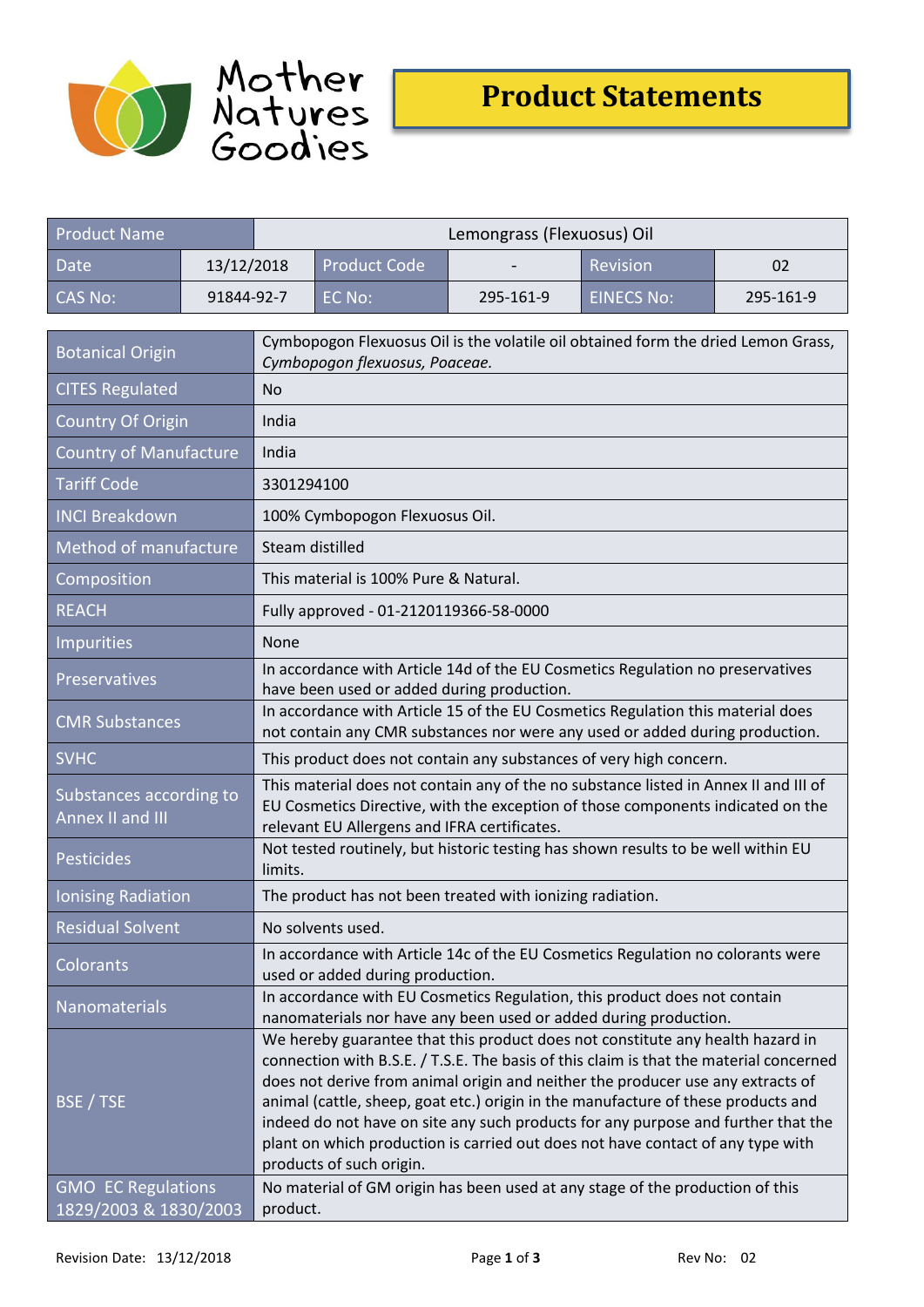



| <b>Gluten Free</b>                      | We hereby state and certify that this product does not contain any gluten.                                                                                                                                                                                                                                                                                                                                                                                                                                                                                                                                                                                                                                                                                                                                                                                                                                                                                                                        |  |  |
|-----------------------------------------|---------------------------------------------------------------------------------------------------------------------------------------------------------------------------------------------------------------------------------------------------------------------------------------------------------------------------------------------------------------------------------------------------------------------------------------------------------------------------------------------------------------------------------------------------------------------------------------------------------------------------------------------------------------------------------------------------------------------------------------------------------------------------------------------------------------------------------------------------------------------------------------------------------------------------------------------------------------------------------------------------|--|--|
| Vegetarian                              | This material is suitable for Vegetarians.                                                                                                                                                                                                                                                                                                                                                                                                                                                                                                                                                                                                                                                                                                                                                                                                                                                                                                                                                        |  |  |
| Vegan                                   | This material is suitable for Vegans.                                                                                                                                                                                                                                                                                                                                                                                                                                                                                                                                                                                                                                                                                                                                                                                                                                                                                                                                                             |  |  |
| Halal                                   | This material is not certified Halal.                                                                                                                                                                                                                                                                                                                                                                                                                                                                                                                                                                                                                                                                                                                                                                                                                                                                                                                                                             |  |  |
| Kosher                                  | This material is not certified Kosher.                                                                                                                                                                                                                                                                                                                                                                                                                                                                                                                                                                                                                                                                                                                                                                                                                                                                                                                                                            |  |  |
| <b>Heavy Metals</b>                     | Not tested routinely, but historic testing has shown results to be well within EU<br>limits.                                                                                                                                                                                                                                                                                                                                                                                                                                                                                                                                                                                                                                                                                                                                                                                                                                                                                                      |  |  |
| <b>Animal Testing</b>                   | We hereby certify that this product has not been tested on animals either by us or<br>by the producer or anyone else in the supply chain.<br>"Has not been tested" means that we have not tested ourselves nor has any third<br>party been commissioned to test on our behalf. Reference to any testing in<br>literature to which we associate directly or indirectly is based on reported industry<br>data in the public domain and does not indicate any animal testing associated to<br>this source of this ingredient.<br>This statement applies to all common cut off periods in force in the cosmetics<br>industry and specifically a period not less than 15 years lapsed from date of this<br>statement.<br>We further declare that this material does not derive from animal source nor have<br>animal products been used in its manufacture. Furthermore animal products do<br>not form part of the product range handled or processed on the plant / equipment<br>producing this item. |  |  |
| <b>Californian Proposition</b><br>65    | This materials contains Myrcene / B-Myrcene which is listed under Proposition 65<br>State Drinking Water and Toxic Enforcement Act.                                                                                                                                                                                                                                                                                                                                                                                                                                                                                                                                                                                                                                                                                                                                                                                                                                                               |  |  |
| Microbiology                            | Due to the nature of this product (waterless system) - no microbiological activity<br>will be present in the oil.                                                                                                                                                                                                                                                                                                                                                                                                                                                                                                                                                                                                                                                                                                                                                                                                                                                                                 |  |  |
| Regulation 1333/2008<br><b>Food Use</b> | Conforms to Regulation 1333/2008 and is suitable for food flavouring use, subject<br>to all the usual formulation considerations.                                                                                                                                                                                                                                                                                                                                                                                                                                                                                                                                                                                                                                                                                                                                                                                                                                                                 |  |  |
| <b>Regulation EC</b><br>1223/2009       | We hereby confirm that this material is acceptable for use in cosmetic applications<br>governed by Cosmetic Regulation EC 1223/2009. We further confirm this material<br>does not contain any components indicated as prohibited and any components<br>listed as restricted will be indicted on the corresponding Cosmetic Allergens<br>Declaration or IFRA certificate.                                                                                                                                                                                                                                                                                                                                                                                                                                                                                                                                                                                                                          |  |  |
| <b>UV Filter</b>                        | In accordance with Article 14e of the EU Cosmetics Regulation no UV filters have<br>been used or added in the course of production.                                                                                                                                                                                                                                                                                                                                                                                                                                                                                                                                                                                                                                                                                                                                                                                                                                                               |  |  |
| <b>Cruelty Free</b>                     | To the best of our knowledge, there are no instances of cruelty to animals that<br>take place during the manufacture of this material.                                                                                                                                                                                                                                                                                                                                                                                                                                                                                                                                                                                                                                                                                                                                                                                                                                                            |  |  |
| Palm Free                               | We confirm that this material is free from palm oil and palm oil derivatives.                                                                                                                                                                                                                                                                                                                                                                                                                                                                                                                                                                                                                                                                                                                                                                                                                                                                                                                     |  |  |
| <b>Additional Information</b>           | None                                                                                                                                                                                                                                                                                                                                                                                                                                                                                                                                                                                                                                                                                                                                                                                                                                                                                                                                                                                              |  |  |